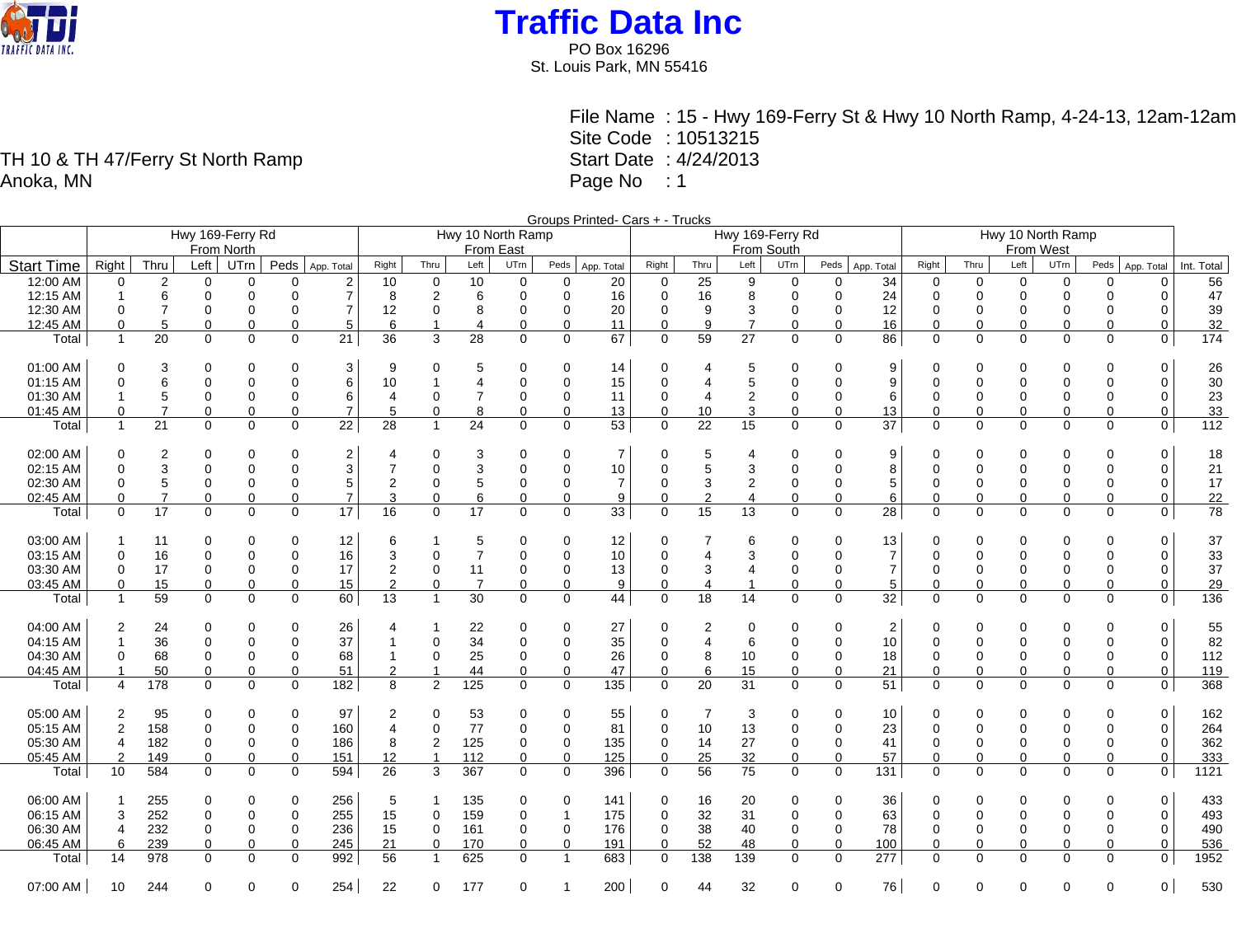

PO Box 16296 St. Louis Park, MN 55416

> File Name : 15 - Hwy 169-Ferry St & Hwy 10 North Ramp, 4-24-13, 12am-12am Site Code : 10513215

Start Date : 4/24/2013

Page No : 2

| Groups Printed- Cars + - Trucks |  |  |
|---------------------------------|--|--|
|                                 |  |  |

|                   | Hwy 169-Ferry Rd |      |              |             |             |            |       | Hwy 10 North Ramp |           |                |                |            |             |      |      | Hwy 169-Ferry Rd |             |            |             |                                |                |             |                |                |            |  |
|-------------------|------------------|------|--------------|-------------|-------------|------------|-------|-------------------|-----------|----------------|----------------|------------|-------------|------|------|------------------|-------------|------------|-------------|--------------------------------|----------------|-------------|----------------|----------------|------------|--|
|                   |                  |      |              | From North  |             |            |       |                   | From East |                |                |            | From South  |      |      |                  |             |            |             | Hwy 10 North Ramp<br>From West |                |             |                |                |            |  |
| <b>Start Time</b> | Right            | Thru | Left         | UTrn        | Peds        | App. Total | Right | Thru              | Left      | UTrn           | Peds           | App. Total | Right       | Thru | Left | UTrn             | Peds        | App. Total | Right       | Thru                           | Left           | UTrn        | Peds           | App. Total     | Int. Total |  |
| 07:15 AM          | 8                | 223  | 0            | $\Omega$    | $\Omega$    | 231        | 33    | $\mathbf 0$       | 188       | 0              | -1             | 222        | 0           | 46   | 37   | 0                | 0           | 83         | 0           | $\mathbf 0$                    | $\Omega$       | $\Omega$    | 0              | $\mathbf 0$    | 536        |  |
| 07:30 AM          | 12               | 239  | 0            | $\mathbf 0$ | $\mathbf 0$ | 251        | 28    | $\mathbf{1}$      | 177       | 0              | $\mathbf 0$    | 206        | 0           | 48   | 60   | $\mathbf 0$      | $\mathbf 0$ | 108        | 0           | $\mathbf 0$                    | $\overline{0}$ | $\mathbf 0$ | 0              | $\mathbf 0$    | 565        |  |
| 07:45 AM          | 9                | 173  | 0            | 0           | $\Omega$    | 182        | 32    | $\mathbf 0$       | 162       | $\mathbf 0$    | $\mathbf 0$    | 194        | $\mathbf 0$ | 77   | 68   | $\mathbf 0$      | 0           | 145        | $\Omega$    | $\Omega$                       | $\Omega$       | $\Omega$    | $\Omega$       | 0              | 521        |  |
| Total             | 39               | 879  | $\mathbf 0$  | $\Omega$    | $\Omega$    | 918        | 115   | $\overline{1}$    | 704       | $\Omega$       | 2              | 822        | $\mathbf 0$ | 215  | 197  | $\Omega$         | $\Omega$    | 412        | $\Omega$    | $\Omega$                       | $\mathbf{0}$   | $\Omega$    | $\Omega$       | $\mathbf{0}$   | 2152       |  |
|                   |                  |      |              |             |             |            |       |                   |           |                |                |            |             |      |      |                  |             |            |             |                                |                |             |                |                |            |  |
| 08:00 AM          | 4                | 176  | 0            | 0           |             | 180        | 22    | 0                 | 130       | 0              | 0              | 152        | 0           | 61   | 50   | 0                | 0           | 111        | 0           | 0                              | 0              | 0           | 0              | 0              | 443        |  |
| 08:15 AM          | 9                | 143  | 0            | $\Omega$    | $\Omega$    | 152        | 37    | 0                 | 147       | $\mathbf 0$    | $\mathbf 0$    | 184        | $\mathbf 0$ | 73   | 39   | $\Omega$         | $\Omega$    | 112        | $\Omega$    | $\Omega$                       | 0              | $\Omega$    | 0              | $\Omega$       | 448        |  |
| 08:30 AM          | 5                | 211  | 0            | 0           | $\Omega$    | 216        | 32    | 0                 | 118       | 0              | 0              | 150        | 0           | 44   | 39   | 0                | 0           | 83         | $\Omega$    | $\Omega$                       | 0              | $\Omega$    | 0              | $\Omega$       | 449        |  |
| 08:45 AM          | 16               | 180  | 0            | 0           |             | 196        | 50    | $\Omega$          | 111       | 0              | $\mathbf 0$    | 161        | $\mathbf 0$ | 45   | 55   | $\mathbf 0$      | 0           | 100        | $\Omega$    | $\Omega$                       | $\Omega$       | $\Omega$    | 0              | $\Omega$       | 457        |  |
| Total             | 34               | 710  | $\mathbf 0$  | $\mathbf 0$ | $\mathbf 0$ | 744        | 141   | $\mathbf 0$       | 506       | 0              | $\mathbf 0$    | 647        | $\mathbf 0$ | 223  | 183  | $\mathbf 0$      | 0           | 406        | $\mathbf 0$ | $\mathbf 0$                    | $\mathbf 0$    | $\mathbf 0$ | 0              | $\mathbf 0$    | 1797       |  |
|                   |                  |      |              |             |             |            |       |                   |           |                |                |            |             |      |      |                  |             |            |             |                                |                |             |                |                |            |  |
| 09:00 AM          | 9                | 127  | 0            | $\Omega$    |             | 136        | 40    | 0                 | 95        | 0              | 0              | 135        | 0           | 63   | 48   | $\Omega$         | 0           | 111        | $\Omega$    | 0                              | 0              | 0           | O              | 0              | 382        |  |
| 09:15 AM          | $\overline{7}$   | 199  | 0            | $\mathbf 0$ | 0           | 206        | 41    | $\mathbf{1}$      | 116       | 0              | $\overline{2}$ | 160        | $\Omega$    | 65   | 36   | 0                | 0           | 101        | $\mathbf 0$ | $\mathbf 0$                    | 0              | $\Omega$    | 0              | 0              | 467        |  |
| 09:30 AM          | 7                | 160  | $\mathbf 0$  | $\mathbf 0$ |             | 168        | 17    | 0                 | 97        | 0              | 0              | 114        | 0           | 51   | 43   | 0                | $\mathbf 0$ | 94         | $\mathbf 0$ | 0                              |                | 0           |                | $\overline{2}$ | 378        |  |
| 09:45 AM          | 12               | 139  | 0            | $\mathbf 0$ | $\Omega$    | 151        | 38    | 0                 | 88        | 8              | 0              | 134        | 0           | 57   | 41   | 0                | 0           | 98         | $\Omega$    | $\Omega$                       | $\mathbf 0$    | $\Omega$    | $\Omega$       | $\mathbf 0$    | 383        |  |
| Total             | 35               | 625  | $\Omega$     | $\Omega$    | -1          | 661        | 136   | $\mathbf{1}$      | 396       | 8              | 2              | 543        | 0           | 236  | 168  | $\Omega$         | $\Omega$    | 404        | $\Omega$    | $\Omega$                       | $\overline{1}$ | $\Omega$    | -1             | $\overline{2}$ | 1610       |  |
|                   |                  |      |              |             |             |            |       |                   |           |                |                |            |             |      |      |                  |             |            |             |                                |                |             |                |                |            |  |
| 10:00 AM          | 7                | 123  | 0            | $\Omega$    |             | 130        | 19    | 0                 | 84        | 0              | $\mathbf 0$    | 103        | 0           | 65   | 44   | $\mathbf 0$      | 0           | 109        | $\mathbf 0$ | $\Omega$                       | 0              |             | 0              | $\mathbf 0$    | 342        |  |
| 10:15 AM          | 9                | 120  | 0            | 0           | 0           | 129        | 46    | 0                 | 101       | 0              | 0              | 147        | $\Omega$    | 42   | 40   | $\Omega$         | $\Omega$    | 82         | $\Omega$    | $\Omega$                       | 0              | $\Omega$    | 0              | $\Omega$       | 358        |  |
| 10:30 AM          | 11               | 115  | 0            | 0           | 0           | 126        | 33    | $\overline{2}$    | 75        | 2              | 0              | 112        | 0           | 72   | 40   | 0                | 0           | 112        | $\mathbf 0$ | 0                              | $\mathbf 0$    | $\Omega$    | 1              | -1             | 351        |  |
| 10:45 AM          | 17               | 105  | 0            | 0           | 0           | 122        | 28    | $\mathbf 0$       | 93        | $\mathbf 0$    | $\overline{c}$ | 123        | $\mathbf 0$ | 58   | 40   | 0                | 0           | 98         | 0           | $\Omega$                       | 0              | $\Omega$    | 0              | $\mathbf 0$    | 343        |  |
| Total             | 44               | 463  | $\mathbf 0$  | $\mathbf 0$ | 0           | 507        | 126   | $\overline{2}$    | 353       | $\overline{2}$ | 2              | 485        | $\mathbf 0$ | 237  | 164  | $\mathbf 0$      | $\mathbf 0$ | 401        | $\Omega$    | $\mathbf 0$                    | $\mathbf 0$    | $\Omega$    | $\overline{1}$ | $\mathbf{1}$   | 1394       |  |
|                   |                  |      |              |             |             |            |       |                   |           |                |                |            |             |      |      |                  |             |            |             |                                |                |             |                |                |            |  |
| 11:00 AM          | 12               | 127  | 0            | $\Omega$    | $\Omega$    | 139        | 39    | 0                 | 83        | 0              | $\mathbf 0$    | 122        | 0           | 77   | 35   | $\Omega$         | 0           | 112        | $\Omega$    | $\Omega$                       | 0              | $\Omega$    |                | -1             | 374        |  |
| 11:15 AM          | 20               | 123  | 0            | $\mathbf 0$ | 0           | 143        | 42    | 0                 | 104       | 0              | 0              | 146        | 0           | 50   | 34   | $\Omega$         | $\mathbf 0$ | 84         | $\Omega$    | $\mathbf 0$                    | 0              | $\Omega$    | 0              | $\mathbf 0$    | 373        |  |
| 11:30 AM          | 28               | 117  | 0            | $\mathbf 0$ | $\mathbf 0$ | 145        | 36    | 0                 | 67        | $\mathbf 0$    | $\mathbf 0$    | 103        | 0           | 66   | 46   | $\mathbf 0$      | 0           | 112        | $\mathbf 0$ | $\Omega$                       | $\mathbf 0$    | $\Omega$    | $\mathbf 0$    | $\mathbf 0$    | 360        |  |
| 11:45 AM          | 15               | 152  | 0            | 0           |             | 167        | 49    | 0                 | 89        | $\Omega$       | 3              | 141        | $\Omega$    | 56   | 38   | $\mathbf 0$      | $\Omega$    | 94         | $\Omega$    | $\Omega$                       | $\Omega$       | $\Omega$    | -1             | 1              | 403        |  |
| Total             | 75               | 519  | $\Omega$     | $\Omega$    | $\Omega$    | 594        | 166   | $\Omega$          | 343       | $\Omega$       | 3              | 512        | $\Omega$    | 249  | 153  | $\Omega$         | $\Omega$    | 402        | $\Omega$    | $\Omega$                       | $\Omega$       | $\Omega$    | $\overline{2}$ | $\overline{2}$ | 1510       |  |
|                   |                  |      |              |             |             |            |       |                   |           |                |                |            |             |      |      |                  |             |            |             |                                |                |             |                |                |            |  |
| 12:00 PM          | 16               | 115  | 0            | $\Omega$    | $\Omega$    | 131        | 43    | 0                 | 76        | 0              | $\mathbf 1$    | 120        | 0           | 85   | 49   | 1                | 0           | 135        | $\mathbf 0$ | $\Omega$                       |                | $\Omega$    | 0              | -1             | 387        |  |
| 12:15 PM          | 17               | 136  | 0            | $\Omega$    | $\mathbf 0$ | 153        | 51    | 0                 | 79        | 0              | 0              | 130        | 0           | 87   | 46   | $\Omega$         | 0           | 133        | $\mathbf 0$ | $\Omega$                       | $\Omega$       | $\Omega$    | O              | $\Omega$       | 416        |  |
| 12:30 PM          | 21               | 134  | 0            | 0           | $\mathbf 0$ | 155        | 49    | 0                 | 107       | 0              | 0              | 156        | 0           | 72   | 33   | 0                | $\mathbf 0$ | 105        | $\mathbf 0$ | $\Omega$                       | $\mathbf 0$    | $\Omega$    | 0              | $\mathbf 0$    | 416        |  |
| 12:45 PM          | 14               | 124  | $\mathbf 0$  | 0           | $\Omega$    | 138        | 49    | $\mathbf 0$       | 73        | 0              | $\mathbf 0$    | 122        | $\mathbf 0$ | 74   | 43   | $\mathbf 0$      | 0           | 117        | $\mathbf 0$ | $\Omega$                       | $\mathbf 0$    | $\Omega$    | $\Omega$       | $\mathbf 0$    | 377        |  |
| Total             | 68               | 509  | $\mathbf 0$  | $\mathbf 0$ | $\Omega$    | 577        | 192   | $\mathbf 0$       | 335       | $\Omega$       | $\mathbf{1}$   | 528        | $\mathbf 0$ | 318  | 171  | $\mathbf{1}$     | $\Omega$    | 490        | $\Omega$    | $\Omega$                       | $\mathbf{1}$   | $\Omega$    | $\Omega$       | 1              | 1596       |  |
|                   |                  |      |              |             |             |            |       |                   |           |                |                |            |             |      |      |                  |             |            |             |                                |                |             |                |                |            |  |
| 01:00 PM          | 8                | 114  |              | 0           | 0           | 123        | 41    | 4                 | 87        | 0              | 1              | 133        | 0           | 76   | 52   | 0                | 0           | 128        | 0           | 0                              | 0              | 0           |                | -1             | 385        |  |
| 01:15 PM          | 9                | 118  | 0            | $\mathbf 0$ | $\mathbf 0$ | 127        | 57    | 0                 | 86        | 0              | $\mathbf 0$    | 143        | 0           | 71   | 52   | 0                | 0           | 123        | $\mathbf 0$ | 0                              | $\mathbf 0$    | $\Omega$    | 0              | $\mathbf 0$    | 393        |  |
| 01:30 PM          | $\overline{7}$   | 123  | 0            | $\mathbf 0$ | $\mathbf 0$ | 130        | 57    | 0                 | 91        | 1              | $\mathbf 1$    | 150        | 0           | 84   | 40   | 0                | 0           | 124        | 0           | 0                              | 0              | $\Omega$    | 0              | $\mathbf 0$    | 404        |  |
| 01:45 PM          | 17               | 96   | $\Omega$     | $\mathbf 0$ | ∩           | 113        | 52    | 1                 | 87        | $\Omega$       | $\mathbf 0$    | 140        | $\Omega$    | 94   | 35   | 0                | $\Omega$    | 129        | $\Omega$    | $\Omega$                       | $\mathbf 0$    | $\Omega$    | $\Omega$       | 0              | 382        |  |
| Total             | 41               | 451  | $\mathbf{1}$ | $\mathbf 0$ | $\Omega$    | 493        | 207   | 5                 | 351       | $\overline{1}$ | 2              | 566        | 0           | 325  | 179  | $\mathbf 0$      | 0           | 504        | $\mathbf 0$ | $\Omega$                       | $\Omega$       | $\Omega$    | 1              | $\mathbf{1}$   | 1564       |  |
|                   |                  |      |              |             |             |            |       |                   |           |                |                |            |             |      |      |                  |             |            |             |                                |                |             |                |                |            |  |
| 02:00 PM          | 12               | 132  | 0            | 0           |             | 144        | 42    |                   | 119       | 0              | 0              | 162        | 8           | 99   | 54   | 0                | 0           | 161        | 0           | 0                              | 0              | 0           | 0              | 0              | 467        |  |
| 02:15 PM          | 11               | 156  | 0            | $\Omega$    |             | 168        | 59    |                   | 108       | 0              |                | 169        | $\Omega$    | 131  | 61   | $\Omega$         | 0           | 192        | $\Omega$    | $\Omega$                       | $\Omega$       | $\Omega$    |                | 1              | 530        |  |
| 02:30 PM          | 15               | 146  | $\Omega$     | $\Omega$    | $\Omega$    | 161        | 66    | 4                 | 96        | $\Omega$       | $\Omega$       | 166        | $\Omega$    | 130  | 74   | $\Omega$         | $\Omega$    | 204        | $\Omega$    | $\Omega$                       | $\Omega$       | $\Omega$    | $\Omega$       | $\Omega$       | 531        |  |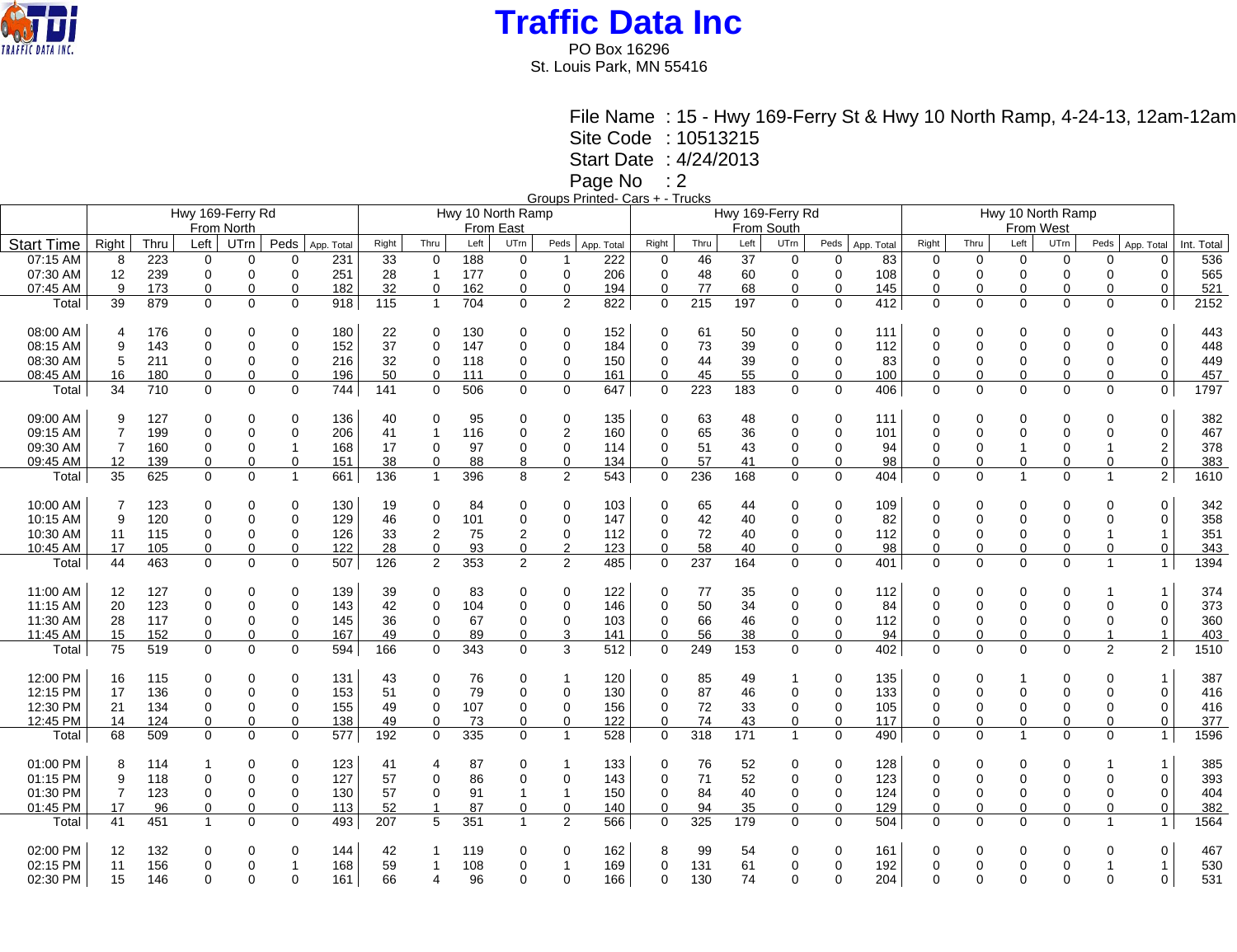

PO Box 16296 St. Louis Park, MN 55416

File Name : 15 - Hwy 169-Ferry St & Hwy 10 North Ramp, 4-24-13, 12am-12am Site Code : 10513215 Start Date : 4/24/2013

Page No : 3 Groups Printed- Cars + - Trucks

|                   |                |      |             | Hwy 169-Ferry Rd |                |                   |       |                | Hwy 10 North Ramp |             |                |                   |             |      | Hwy 169-Ferry Rd |                |              |            | Hwy 10 North Ramp |                |             |              |                |                              |            |  |
|-------------------|----------------|------|-------------|------------------|----------------|-------------------|-------|----------------|-------------------|-------------|----------------|-------------------|-------------|------|------------------|----------------|--------------|------------|-------------------|----------------|-------------|--------------|----------------|------------------------------|------------|--|
|                   |                |      |             | From North       |                |                   |       |                | From East         |             |                |                   | From South  |      |                  |                |              |            |                   | From West      |             |              |                |                              |            |  |
| <b>Start Time</b> | Right          | Thru | Left        | UTrn             | Peds           |                   | Right | Thru           | Left              | UTrn        | Peds           |                   | Right       | Thru | Left             | UTrn           | Peds         | App. Total | Right             | Thru           | Left        | UTrn         | Peds           |                              | Int. Total |  |
| 02:45 PM          | 12             | 149  | 0           | $\mathbf 0$      | $\Omega$       | App. Total<br>161 | 66    | $\mathbf{0}$   | 102               | $\mathbf 0$ | $\mathbf 0$    | App. Total<br>168 | $\mathbf 0$ | 126  | 79               | $\mathbf 0$    | $\mathbf 0$  | 205        | $\mathbf 0$       | $\mathbf 0$    | $\mathbf 0$ | 0            | $\overline{2}$ | App. Total<br>$\overline{2}$ | 536        |  |
|                   |                |      |             |                  |                |                   |       |                |                   |             |                |                   |             |      |                  |                |              |            |                   |                |             |              |                |                              |            |  |
| Total             | 50             | 583  | $\mathbf 0$ | $\mathbf 0$      | $\overline{1}$ | 634               | 233   | 6              | 425               | $\mathbf 0$ | $\overline{1}$ | 665               | 8           | 486  | 268              | $\mathbf 0$    | $\mathbf 0$  | 762        | $\mathbf 0$       | $\mathbf 0$    | $\mathbf 0$ | $\Omega$     | 3              | 3                            | 2064       |  |
| 03:00 PM          | 19             | 138  | 0           | 0                | $\Omega$       | 157               | 61    | 0              | 97                | 0           | 0              | 158               | 0           | 113  | 53               | 0              | 0            | 166        | $\Omega$          | 0              | $\Omega$    | 0            |                | 1                            | 482        |  |
| 03:15 PM          | 19             | 146  | 0           | $\mathbf 0$      |                | 166               | 72    | 3              | 144               | $\Omega$    | $\mathbf 0$    | 219               | 0           | 141  | 56               | $\Omega$       | $\mathbf 0$  | 197        | 0                 | $\Omega$       | $\Omega$    | 0            | -1             | 1                            | 583        |  |
| 03:30 PM          | 19             | 178  | 0           | 0                | $\Omega$       | 197               | 90    | 2              | 103               | 0           | 0              | 195               | 0           | 175  | 53               | 0              | $\mathbf 0$  | 228        | 0                 | $\Omega$       | $\Omega$    | 0            | $\Omega$       | 0                            | 620        |  |
| 03:45 PM          | 14             | 167  | 0           | $\mathbf 0$      | $\Omega$       | 181               | 97    | 0              | 96                | 0           | 0              | 193               | $\mathbf 0$ | 157  | 44               | $\mathbf 0$    | $\mathbf 0$  | 201        | 0                 | $\Omega$       | 0           | 0            | -1             | $\mathbf{1}$                 | 576        |  |
| Total             | 71             | 629  | $\mathbf 0$ | $\mathbf 0$      | $\mathbf{1}$   | 701               | 320   | 5              | 440               | 0           | $\mathbf 0$    | 765               | $\mathbf 0$ | 586  | 206              | $\mathbf 0$    | $\mathbf 0$  | 792        | 0                 | $\mathbf 0$    | $\mathbf 0$ | 0            | 3              | 3                            | 2261       |  |
| 04:00 PM          | 17             | 170  | 0           | 0                | $\Omega$       | 187               | 96    | 0              | 110               | 0           | -1             | 207               | 0           | 168  | 41               | 0              | 0            | 209        | 0                 | 0              | 0           | 0            | 0              | 0                            | 603        |  |
| 04:15 PM          | 17             | 214  | 0           | $\mathbf 0$      | $\Omega$       | 231               | 97    | $\overline{1}$ | 133               | $\mathbf 0$ | 0              | 231               | 0           | 193  | 42               | $\Omega$       | $\mathbf 0$  | 235        | $\mathbf{0}$      | $\Omega$       | $\Omega$    | $\mathbf{0}$ | $\mathbf 0$    | $\mathbf 0$                  | 697        |  |
| 04:30 PM          | 27             | 220  | 0           | 0                | $\Omega$       | 247               | 101   | 1              | 139               | 0           | 0              | 241               | 0           | 191  | 43               | 0              | 0            | 234        | 0                 | 0              | $\Omega$    | 0            | 0              | 0                            | 722        |  |
| 04:45 PM          | 20             | 200  | $\mathbf 0$ | $\mathbf 0$      | 0              | 220               | 102   | $\overline{1}$ | 114               | 0           | $\mathbf 0$    | 217               | $\mathbf 0$ | 192  | 40               | $\mathbf 0$    | $\mathbf 0$  | 232        | $\Omega$          | $\overline{1}$ | $\mathbf 0$ | 0            | -1             | $\overline{2}$               | 671        |  |
| Total             | 81             | 804  | $\mathbf 0$ | $\mathbf 0$      | $\mathbf 0$    | 885               | 396   | 3              | 496               | $\mathbf 0$ | $\overline{1}$ | 896               | $\mathbf 0$ | 744  | 166              | $\mathbf 0$    | $\mathbf 0$  | 910        | $\mathbf 0$       | $\overline{1}$ | $\mathbf 0$ | 0            | $\mathbf{1}$   | $\overline{2}$               | 2693       |  |
| 05:00 PM          | 30             | 181  | 0           | $\mathbf 0$      | 0              | 211               | 112   |                | 134               | 0           | 3              | 250               | 0           | 211  | 27               | $\mathbf 0$    | $\Omega$     | 238        | 0                 | $\Omega$       | $\Omega$    | 0            | 0              | 0                            | 699        |  |
| 05:15 PM          | 14             | 180  | 0           | $\mathbf 0$      | $\Omega$       | 194               | 111   | 0              | 119               | 0           | 0              | 230               | $\mathbf 0$ | 169  | 26               | $\Omega$       | $\mathbf 0$  | 195        | $\Omega$          | $\Omega$       | $\Omega$    | 0            | -1             | 1                            | 620        |  |
| 05:30 PM          | 15             | 165  | 0           | 0                | $\Omega$       | 180               | 110   | 2              | 105               | 0           | 0              | 217               | 0           | 196  | 35               | 0              | 0            | 231        | 0                 | 0              | $\Omega$    | 0            | $\Omega$       | 0                            | 628        |  |
| 05:45 PM          | 11             | 128  | 0           | $\mathbf 0$      | $\Omega$       | 139               | 97    | $\overline{1}$ | 107               | $\Omega$    | 0              | 205               | $\Omega$    | 182  | 30               | $\overline{1}$ | $\Omega$     | 213        | $\Omega$          | $\Omega$       | 0           | 0            | $\mathbf 0$    | 0                            | 557        |  |
| Total             | 70             | 654  | $\mathbf 0$ | $\mathbf 0$      | $\mathbf 0$    | 724               | 430   | $\overline{4}$ | 465               | $\mathbf 0$ | 3              | 902               | $\mathbf 0$ | 758  | 118              | $\mathbf{1}$   | $\mathbf 0$  | 877        | $\mathbf 0$       | $\mathbf 0$    | 0           | 0            | $\overline{1}$ | $\mathbf{1}$                 | 2504       |  |
| 06:00 PM          | 15             | 126  | 0           | 0                | $\Omega$       | 141               | 69    | -1             | 113               | 0           |                | 184               | 0           | 167  | 59               | 0              | 0            | 226        | 0                 | $\Omega$       | $\Omega$    | 0            | 0              | $\Omega$                     | 551        |  |
| 06:15 PM          | 10             | 137  | 0           | $\mathbf 0$      | $\Omega$       | 147               | 102   | 0              | 96                | $\mathbf 0$ | 0              | 198               | $\mathbf 0$ | 155  | 61               | $\mathbf 0$    | $\mathbf 0$  | 216        | $\mathbf 0$       | $\Omega$       | $\Omega$    | 0            |                | 1                            | 562        |  |
| 06:30 PM          | 14             | 118  | 0           | 0                | $\Omega$       | 132               | 88    | 0              | 97                | 0           | 0              | 185               | 0           | 152  | 48               | 0              | 1            | 201        | 0                 | 0              | $\Omega$    | 0            | 0              | 0                            | 518        |  |
| 06:45 PM          | 14             | 92   | 0           | $\mathbf 0$      | $\Omega$       | 106               | 78    | $\mathbf{1}$   | 80                | 0           | 0              | 159               | 0           | 135  | 47               | 0              | $\mathbf 0$  | 182        | $\Omega$          | 0              | 0           | 0            | $\mathbf 0$    | 0                            | 447        |  |
| Total             | 53             | 473  | 0           | $\overline{0}$   | $\Omega$       | 526               | 337   | $\overline{2}$ | 386               | $\mathbf 0$ | $\overline{1}$ | 726               | $\mathbf 0$ | 609  | 215              | $\mathbf 0$    | $\mathbf{1}$ | 825        | $\mathbf{0}$      | $\mathbf 0$    | 0           | 0            | $\overline{1}$ | $\mathbf{1}$                 | 2078       |  |
| 07:00 PM          | 7              | 106  | 0           | $\mathbf 0$      | $\Omega$       | 113               | 66    |                | 75                | 0           | 0              | 142               | $\mathbf 0$ | 85   | 41               | $\mathbf 0$    | 0            | 126        | $\Omega$          | $\Omega$       | $\Omega$    | 0            | $\Omega$       | 0                            | 381        |  |
| 07:15 PM          | 14             | 105  | 0           | $\mathbf 0$      | $\Omega$       | 119               | 58    |                | 66                | 0           | $\mathbf 0$    | 125               | 0           | 89   | 47               | $\Omega$       | $\mathbf 0$  | 136        | $\Omega$          | $\Omega$       | $\Omega$    | 0            | $\mathbf 0$    | $\Omega$                     | 380        |  |
| 07:30 PM          | 10             | 63   | 0           | $\mathbf 0$      | $\Omega$       | 73                | 60    | 0              | 62                | 0           | 8              | 130               | 0           | 104  | 40               | 0              | $\mathbf 0$  | 144        | 0                 | $\Omega$       | $\Omega$    | 0            | -1             | 1                            | 348        |  |
| 07:45 PM          | 6              | 74   | 0           | $\mathbf 0$      | $\Omega$       | 80                | 57    | 0              | 68                | $\Omega$    | $\overline{2}$ | 127               | 0           | 84   | 21               | $\Omega$       | $\Omega$     | 105        | $\Omega$          | $\Omega$       | 0           | 0            | 0              | 0                            | 312        |  |
| Total             | 37             | 348  | $\mathbf 0$ | $\mathbf 0$      | $\mathbf 0$    | 385               | 241   | $\overline{2}$ | 271               | $\mathbf 0$ | 10             | 524               | $\mathbf 0$ | 362  | 149              | $\mathbf 0$    | $\mathbf 0$  | 511        | 0                 | $\mathbf 0$    | $\mathbf 0$ | 0            | $\overline{1}$ | $\mathbf{1}$                 | 1421       |  |
| 08:00 PM          | 8              | 73   | 0           | 0                | $\Omega$       | 81                | 52    | $\Omega$       | 68                | 0           | 0              | 120               | 0           | 104  | 29               | $\mathbf 0$    | $\mathbf 0$  | 133        | $\Omega$          | $\Omega$       | $\Omega$    | $\Omega$     | $\mathbf 0$    | 0                            | 334        |  |
| 08:15 PM          | 9              | 67   | 0           | $\mathbf 0$      | $\Omega$       | 76                | 62    | 0              | 74                | $\mathbf 0$ | 0              | 136               | 0           | 92   | 43               | $\mathbf 0$    | $\mathbf 0$  | 135        | $\mathbf{0}$      | $\mathbf 0$    | $\Omega$    | $\mathbf{0}$ | $\overline{2}$ | $\overline{\mathbf{c}}$      | 349        |  |
| 08:30 PM          | $\overline{7}$ | 71   | 0           | $\mathbf 0$      | $\Omega$       | 78                | 52    | 0              | 75                | 0           | 0              | 127               | 0           | 92   | 35               | 0              | $\mathbf 0$  | 127        | 0                 | $\mathbf 0$    | $\Omega$    | 0            | 0              | $\mathbf 0$                  | 332        |  |
| 08:45 PM          | 7              | 58   | 0           | $\mathbf 0$      | $\Omega$       | 65                | 56    | $\mathbf{1}$   | 62                | $\Omega$    | 0              | 119               | $\mathbf 0$ | 61   | 23               | $\Omega$       | $\Omega$     | 84         | $\Omega$          | $\Omega$       | 0           | 0            | $\mathbf 0$    | 0                            | 268        |  |
| Total             | 31             | 269  | $\mathbf 0$ | $\mathbf 0$      | $\Omega$       | 300               | 222   | $\mathbf{1}$   | 279               | $\mathbf 0$ | $\mathbf 0$    | 502               | $\mathbf 0$ | 349  | 130              | $\mathbf 0$    | $\mathbf 0$  | 479        | $\mathbf 0$       | $\mathbf 0$    | $\Omega$    | 0            | 2              | $\overline{2}$               | 1283       |  |
| 09:00 PM          | $\overline{4}$ | 73   | 0           | 0                | $\Omega$       | 77                | 61    | 0              | 48                | $\Omega$    |                | 110               | 0           | 82   | 33               | $\mathbf 0$    | $\mathbf 0$  | 115        | 0                 | 0              | $\Omega$    | 0            | $\Omega$       | 0                            | 302        |  |
| 09:15 PM          | 10             | 73   | 0           | 0                | $\Omega$       | 83                | 54    | 0              | 41                | $\Omega$    | 0              | 95                | 0           | 74   | 27               | $\Omega$       | $\mathbf 0$  | 101        | $\Omega$          | $\Omega$       | $\Omega$    | 0            | $\Omega$       | $\mathbf 0$                  | 279        |  |
| 09:30 PM          | 3              | 54   | 0           | 0                | $\Omega$       | 57                | 40    | 0              | 76                | 0           | 0              | 116               | 0           | 50   | 25               | 0              | $\mathbf 0$  | 75         | $\Omega$          | 0              | $\Omega$    | 0            | $\mathbf 0$    | 0                            | 248        |  |
| 09:45 PM          | 5              | 30   | 0           | $\Omega$         |                | 35                | 29    | 0              | 28                | $\Omega$    | 0              | 57                | $\Omega$    | 49   | 32               | 0              | $\Omega$     | 81         | ∩                 | 0              | 0           | 0            | $\Omega$       | 0                            | 173        |  |
| Total             | 22             | 230  | $\Omega$    | $\Omega$         | $\Omega$       | 252               | 184   | $\Omega$       | 193               | $\Omega$    | $\overline{1}$ | 378               | $\Omega$    | 255  | 117              | $\Omega$       | $\Omega$     | 372        | $\Omega$          | $\Omega$       | $\Omega$    | $\Omega$     | $\Omega$       | $\mathbf{0}$                 | 1002       |  |
|                   |                |      |             |                  |                |                   |       |                |                   |             |                |                   |             |      |                  |                |              |            |                   |                |             |              |                |                              |            |  |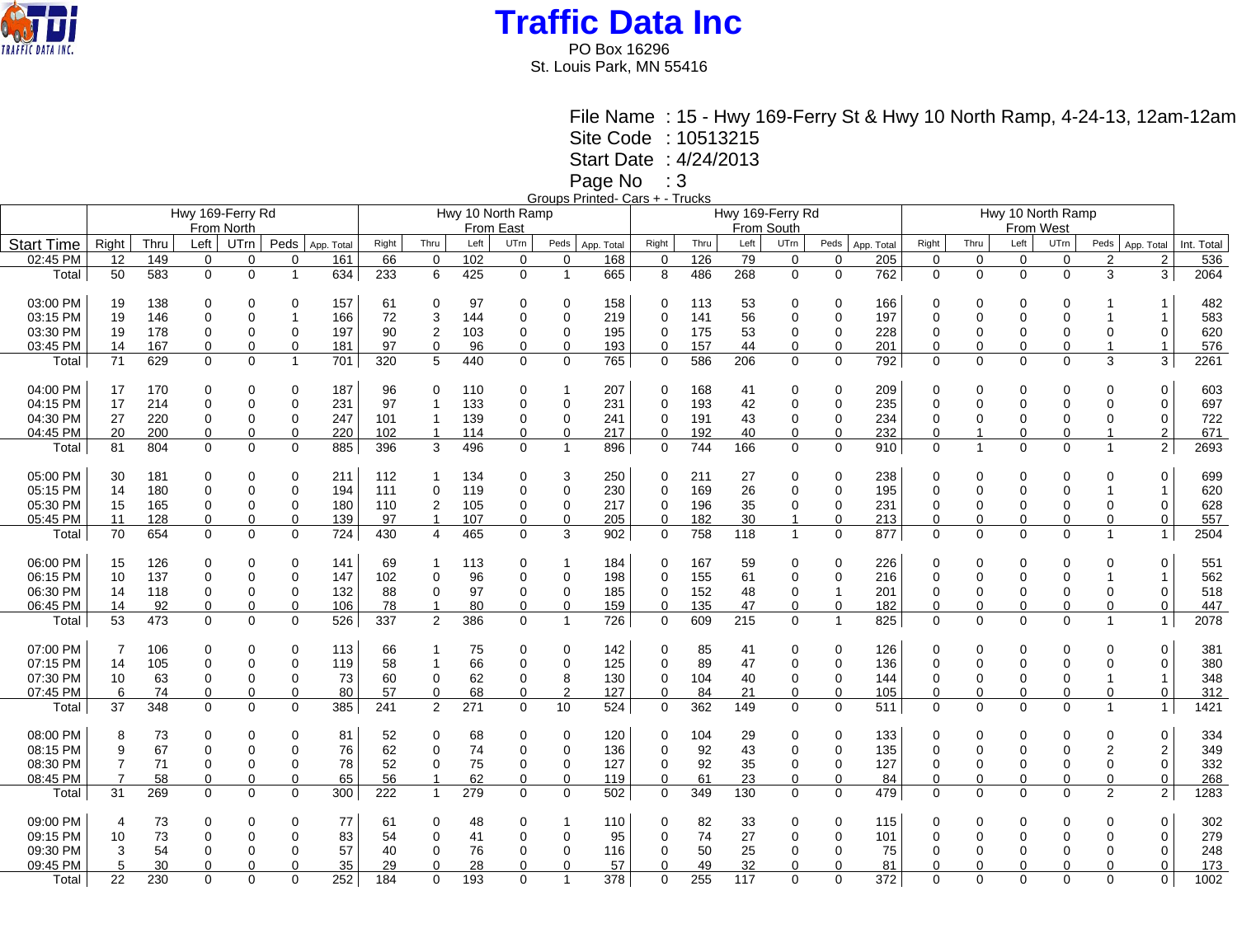

PO Box 16296 St. Louis Park, MN 55416

> File Name : 15 - Hwy 169-Ferry St & Hwy 10 North Ramp, 4-24-13, 12am-12am Site Code : 10513215 Start Date : 4/24/2013

Page No : 4

Groups Printed- Cars + - Trucks

|                    | Gioapo i illitoa baio i<br><br>Hwy 169-Ferry Rd |       |                   |            |      |            |       |      |      |                  |                |            |            |      |      |                |                   |            |           |      |      |          |      |            |            |
|--------------------|-------------------------------------------------|-------|-------------------|------------|------|------------|-------|------|------|------------------|----------------|------------|------------|------|------|----------------|-------------------|------------|-----------|------|------|----------|------|------------|------------|
|                    |                                                 |       | Hwy 10 North Ramp |            |      |            |       |      |      | Hwy 169-Ferry Rd |                |            |            |      |      |                | Hwy 10 North Ramp |            |           |      |      |          |      |            |            |
|                    |                                                 |       |                   | From North |      |            |       |      |      | From East        |                |            | From South |      |      |                |                   |            | From West |      |      |          |      |            |            |
| <b>Start Time</b>  | Right                                           | Thru  | Left              | UTrn       | Peds | App. Total | Right | Thru | Left | UTrn             | Peds           | App. Total | Right      | Thru | Left | UTrn           | Peds              | App. Total | Right     | Thru | Left | UTrn     | Peds | App. Total | Int. Total |
| 10:00 PM           |                                                 | 31    |                   |            |      | 34         | 31    |      | 42   |                  |                | 73         |            | 38   | 20   | 0              |                   | 58         |           |      |      |          |      |            | 165        |
| 10:15 PM           |                                                 | 39    |                   |            |      |            | 36    |      | 36   |                  |                | 73         |            | 54   | 21   |                |                   | 75         |           |      |      |          |      |            | 189        |
| 10:30 PM           |                                                 | 44    |                   |            |      | 50         | 30    |      | 23   |                  |                | 53         |            | 30   | 16   |                |                   | 46         |           |      |      |          |      |            | 149        |
| 10:45 PM           |                                                 | 15    |                   |            |      |            | 28    |      | 19   |                  |                | 48         |            | 31   | 11   |                |                   | 42         |           |      |      |          |      |            | 107        |
| Total              | 12                                              | 129   | 0                 | 0          |      | 142        | 125   | 0    | 120  | 0                | $\overline{2}$ | 247        | 0          | 153  | 68   | 0              |                   | 221        | 0         | 0    | 0    | $\Omega$ | 0    | 0          | 610        |
|                    |                                                 |       |                   |            |      |            |       |      |      |                  |                |            |            |      |      |                |                   |            |           |      |      |          |      |            |            |
| 11:00 PM           |                                                 | 22    | 0                 |            |      | 27         | 12    |      | 18   |                  |                | 30         |            | 22   | 10   | 0              |                   | 32         |           |      |      |          |      |            | 89         |
| 11:15 PM           |                                                 | 20    |                   |            |      | 23         | 18    |      | 21   |                  |                | 39         |            | 28   | 13   |                |                   | 41         |           |      |      |          |      |            | 103        |
| 11:30 PM           |                                                 | 15    |                   |            |      | 16         | 20    |      | 19   |                  |                | 39         |            | 23   |      |                |                   | 30         |           |      |      |          |      |            | 85         |
| 11:45 PM           |                                                 |       |                   |            |      |            | 13    |      |      |                  |                | 19         |            | 20   |      |                |                   | 31         |           |      |      |          |      |            | 61         |
| Total              | 11                                              | 66    | $\Omega$          | 0          |      | 77         | 63    | 0    | 64   | 0                | 0              | 127        |            | 93   | 41   | $\Omega$       |                   | 134        |           | 0    | 0    | ∩        |      | 0          | 338        |
|                    |                                                 |       |                   |            |      |            |       |      |      |                  |                |            |            |      |      |                |                   |            |           |      |      |          |      |            |            |
| <b>Grand Total</b> | 805                                             | 10198 |                   |            |      | 1008       | 3817  | 43   | 7343 |                  | 32             | 11246      | 8          | 6526 | 3007 | $\overline{2}$ |                   | 9544       |           |      |      |          | 17   | 20         | 31818      |
| Apprch %           | 7.3                                             | 92.6  | 0                 |            |      |            | 33.9  | 0.4  | 65.3 | 0.1              | 0.3            |            | 0.1        | 68.4 | 31.5 | 0              |                   |            |           |      | 10   |          | 85   |            |            |
| Total %            | 2.5                                             | 32.1  | $\Omega$          | 0          |      | 34.6       | 12    | 0.1  | 23.1 | 0                | 0.1            | 35.3       | $\Omega$   | 20.5 | 9.5  | 0              |                   | 30         |           | 0    | 0    |          | 0.1  | 0.1        |            |
| $Cars +$           | 754                                             | 9872  |                   |            |      | 10631      | 3687  | 37   | 7152 | 10               | 26             | 10912      | 8          | 6314 | 2827 | 2              |                   | 9152       |           |      | 2    |          | 14   | 17         | 30712      |
| $%$ Cars $+$       | 93.7                                            | 96.8  | 100               | 0          | 100  | 96.6       | 96.6  | 86   | 97.4 | 90.9             | 81.2           | 97         | 100        | 96.8 | 94   | 100            | 100               | 95.9       |           | 100  | 100  |          | 82.4 | 85         | 96.5       |
| Trucks             |                                                 | 326   | $\Omega$          | $\Omega$   |      | 377        | 130   | 6    | 191  |                  | 6              | 334        |            | 212  | 180  | 0              |                   | 392        |           | 0    | 0    |          |      |            | 1106       |
| % Trucks           | 6.3                                             | 3.2   |                   |            |      | 3.4        | 3.4   | 14   | 2.6  | 9.1              | 18.8           | 3          |            | 3.2  | 6    |                |                   | 4.1        |           |      |      |          | 17.6 | 15         | 3.5        |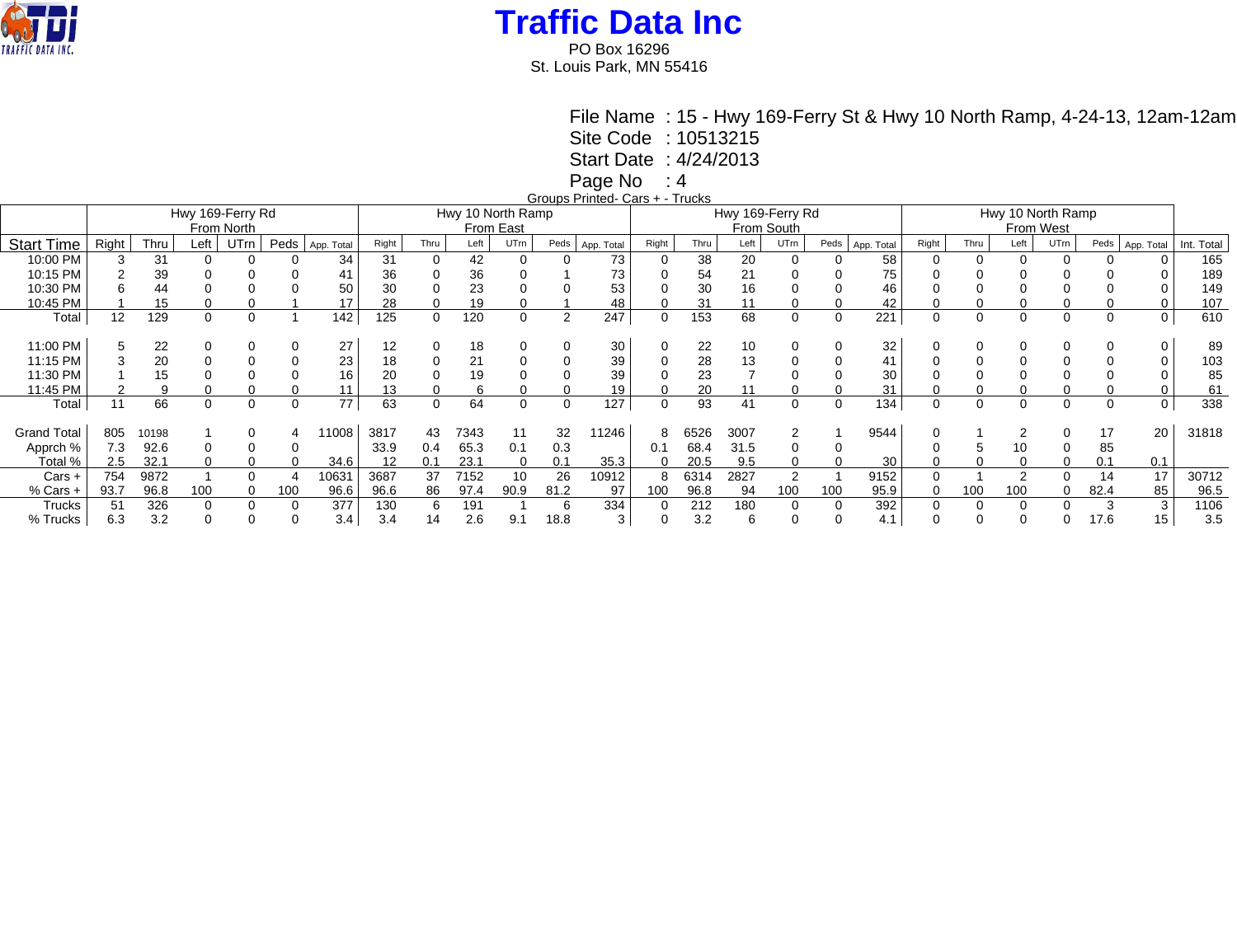

PO Box 16296 St. Louis Park, MN 55416